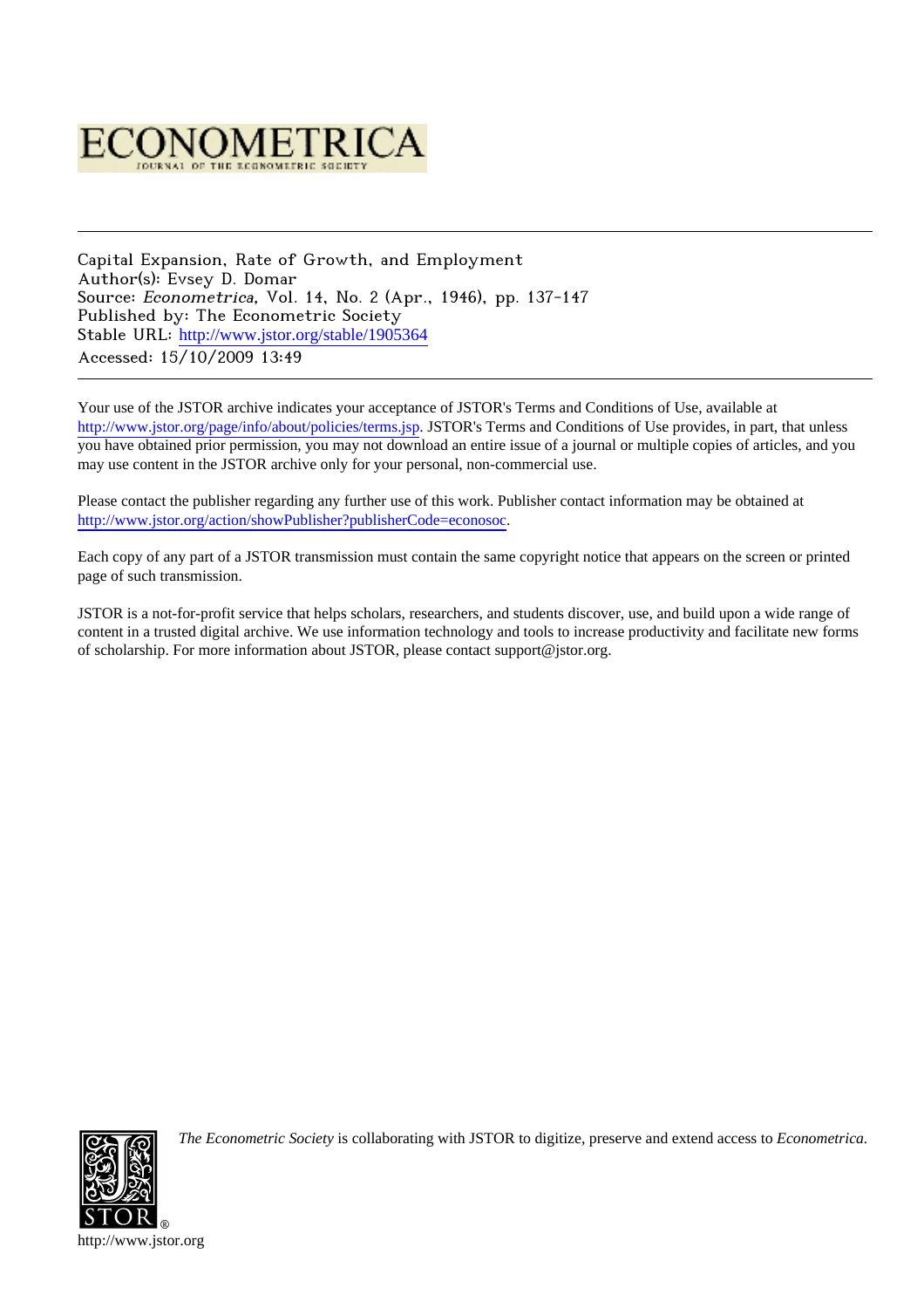# CAPITAL EXPANSION, RATE OF GROWTH. AND EMPLOYMENT

## By EVSEY D. DOMAR

#### I. INTRODUCTION

This paper deals with a problem that is both old and new—the relation between capital accumulation and employment. In economic literature it has been discussed a number of times, the most notable contribution belonging to Marx. More recently, it was brought forth by Keynes and his followers.

A thorough analysis of economic aspects of capital accumulation is a tremendous job. The only way in which the problem can be examined at all in a short paper like this is by isolating it from the general economic structure and introducing a number of simplifying assumptions. Some of them are not entirely necessary and, as the argument progresses, the reader will see how they can be modified or removed.

The following assumptions and definitions should be noted at the outset: (a) there is a constant general price level; (b) no lags are present; (c) savings and investment refer to the income of the same period; (d) both are net, i.e., over and above depreciation; (e) depreciation is measured not in respect to historical costs, but to the cost of replacement of the depreciated asset by another one of the same productive *capacity*;<sup>2</sup> (f) productive capacity of an asset or of the whole economy is a measurable concept.

The last assumption, on which (e) also depends, is not entirely safe. Whether a certain piece of capital equipment or the whole economy is considered, their productive capacities depend not only on physical and technical factors, but on the whole interplay of economic and institutional forces, such as distribution of income, consumers' preferences,

<sup>1</sup> This is a summary of a paper presented before a joint session of the Econometric Society and the American Statistical Association in Cleveland on January 24, 1946. It contains the logical essence of the argument with relatively little economic detail. I hope to develop the latter in a separate paper to be published in one of the other economic journals.

Many thanks for help and criticism go to my fellow members of the "Little Seminar": Paul Baran, Svend Laursen, Lloyd A. Metzler, Richard A. Musgrave, Mary S. Painter, Melvin W. Reder, Tibor de Scitovszky, Alfred Sherrard, Mary Wise Smelker, Merlin Smelker, and most of all to James S. Duesenberry.

<sup>2</sup> If the original machine worth \$1,000 and producing 100 units is replaced by another one worth also \$1,000, but producing 120 units, only \$833.33 will be regarded as replacement, and the remaining \$166.67 as new investment. A similar correction is made when the new machine costs more or less than the original one. The treatment of depreciation, particularly when accompanied by sharp technological and price changes, presents an extremely difficult problem. It is quite possible that our approach, while convenient for present purposes, may give rise to serious difficulties in the future.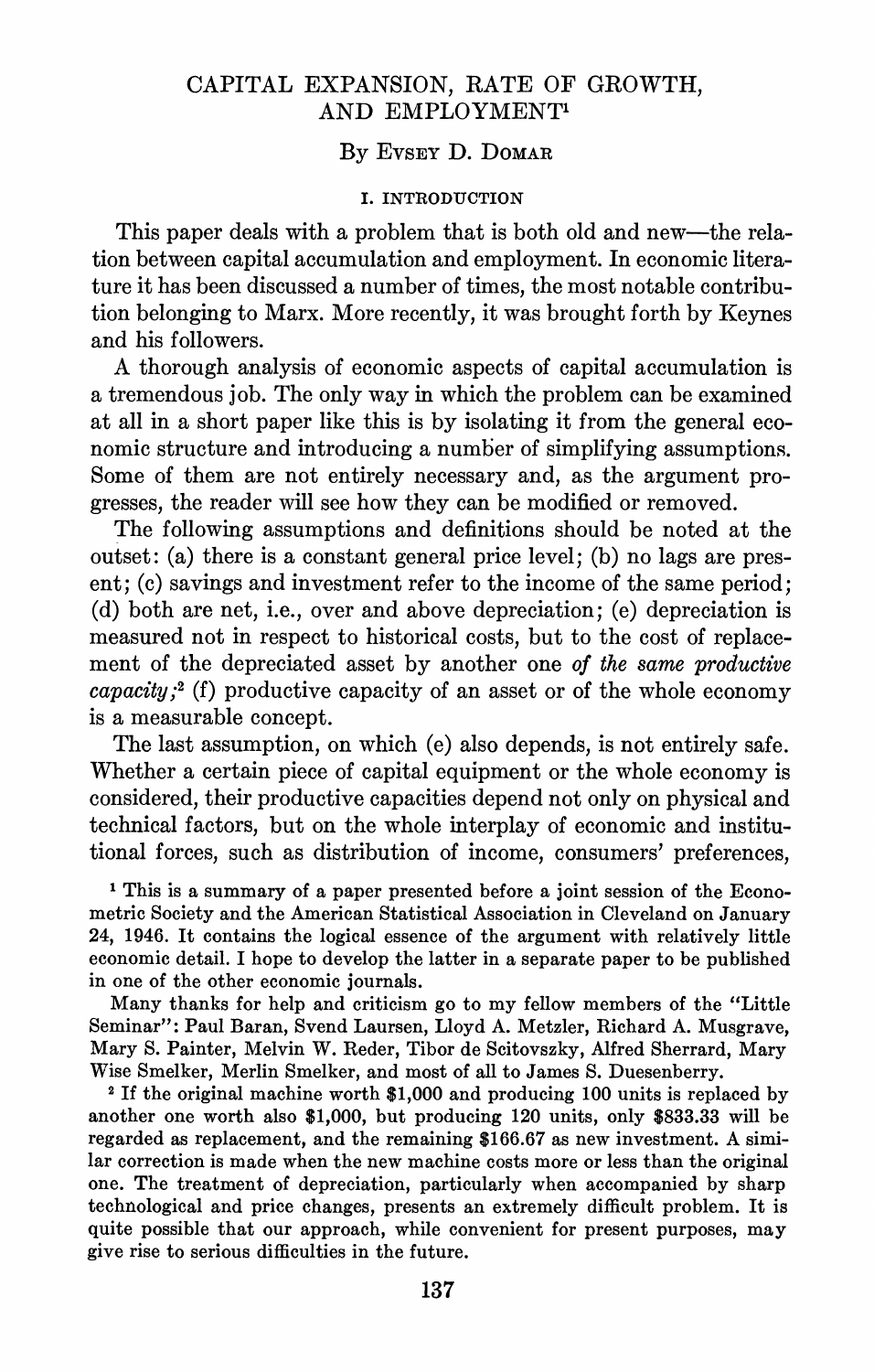wage rates, relative prices, structure of industry, and so on, many of which are in turn affected by the behavior of the variables analyzed here. We shall nevertheless assume all these conditions as given and shall mean by the productive capacity of an economy (or an asset) its total output when all productive factors are fully employed under these conditions.<sup>3</sup>

The economy will be said to be in equilibrium when its productive capacity  $P$  equals its national income  $Y$ . Our first task is to discover the conditions under which this equilibrium can be maintained, or more precisely, the rate of growth at which the economy must expand in order to remain in a continuous state of full employment.

### II. THE PROBLEM OF GROWTH

The idea that the preservation of full employment in a capitalist economy requires a growing income goes back (in one form or another) at least to Marx. It has been fully recognized in numerous studies (recently made in Washington and elsewhere) of the magnitude of gross national product needed to maintain full employment. But though the various authors come to different numerical results, they all approach their problem from the point of view of the size of the labor force. The labor force (man-hours worked) and its productivity are supposed to increase according to one formula or another, and if full employment is to be maintained, national income must grow at the combined rate. For practical relatively short-run purposes this is a good method, but its analytical merits are not high, because it presents a theoretically incomplete system: since an increase in labor force or in its productivity only raises productive capacity and does not by itself generate income (similar to that produced by investment), the demand side of the equation is missing. Nor is the difficulty disposed of by Mr. Kalecki's method according to which capital should increase proportionally to the increase in labor force and its productivity.<sup>4</sup> As Mrs. Robinson well remarked, "The rate of increase in productivity of labor is not something given by Nature."<sup>5</sup> Labor productivity is not a function of technological progress in the abstract, but technological progress embodied in capital goods, and the amount of capital goods in

<sup>3</sup> It should undoubtedly be possible to work out a more precise definition of productive capacity, but I prefer to leave the matter open, because a more precise definition is not entirely necessary in this paper and can be worked out as and when needed.

<sup>4</sup> See his essay, "Three Ways to Full Employment" in The Economics of Full *Employment*, Oxford, 1944, p. 47, and also his "Full Employment by Stimulating Private Investment?" in Oxford Economic Papers, March, 1945, pp. 83-92.

<sup>5</sup> See her review of The Economics of Full Employment, Economic Journal, Vol. 55, April, 1945, p. 79.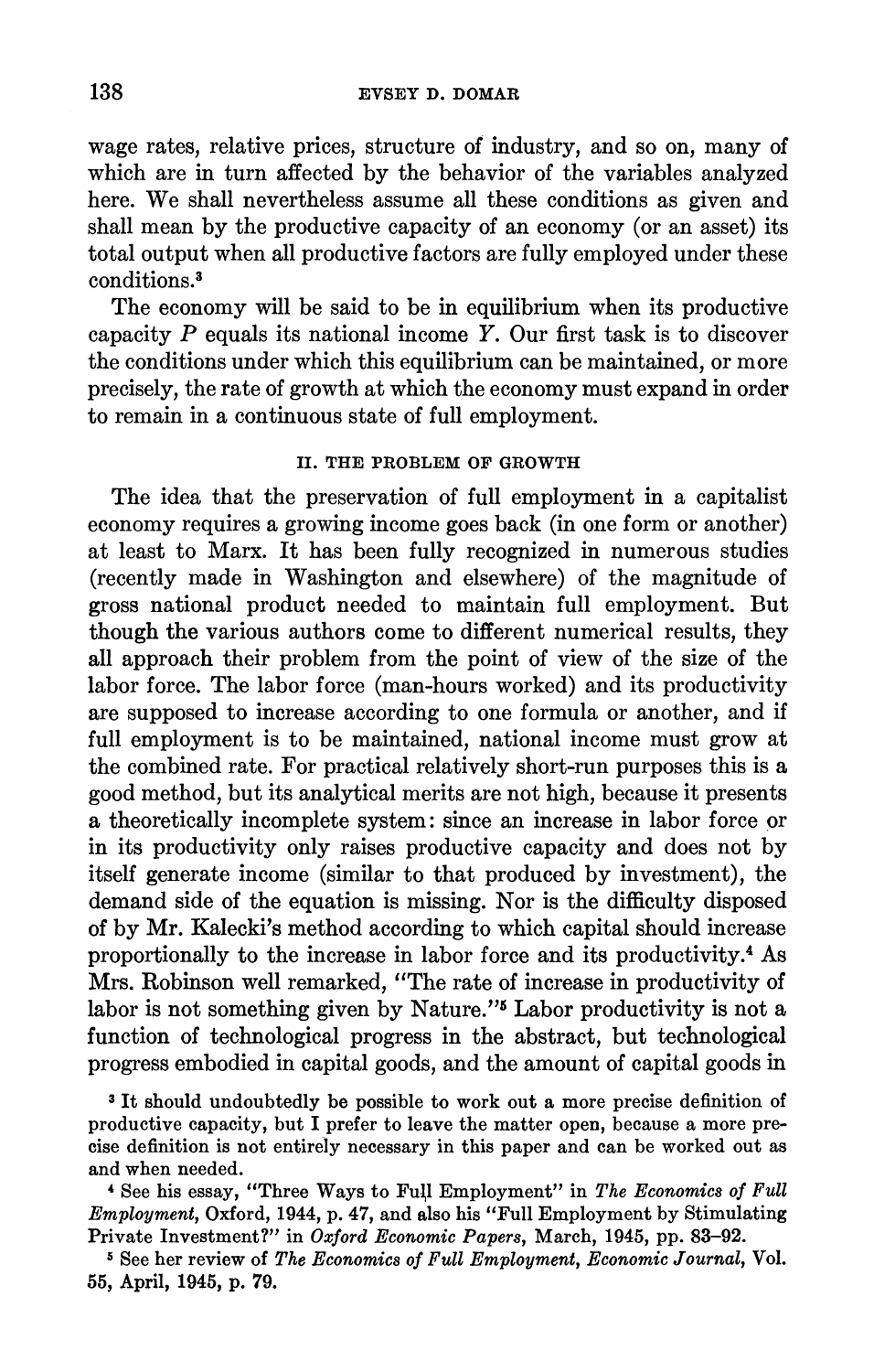general. Even without technological progress, capital accumulation increases labor productivity, at least to a certain point, both because more capital is used per workman in each industry and because there is a shift of labor to industries that use more capital and can afford to pay a higher wage. So if labor productivity is affected by capital accumulation, the formula that the latter should proceed at the same rate as the former (and as the increase in labor force) is not as helpful as it appears.

The standard Keynesian system does not provide us with any tools for deriving the equilibrium rate of growth. The problem of growth is entirely absent from it because of the explicit assumption that employment is a function of national income. This assumption can be justified only over short periods of time; it will result in serious errors over a period of a few years. Clearly, a full-employment level of income of five years ago would create considerable unemployment today. We shall assume instead that employment is a function of the ratio of national income to productive capacity. While this approach seems to me to be superior to that of Keynes, it should be looked upon as a second approximation rather than a final solution: it does not allow us to separate unused capacity into idle machines and idle men; depending upon various circumstances, the same ratio of income to capacity may yield different fractions of labor force employed.

Because investment in the Keynesian system is merely an instrument for generating income, the system does not take into account the extremely essential, elementary, and well-known fact that investment also increases productive capacity.<sup>6</sup> This *dual* character of the investment process makes the approach to the equilibrium rate of growth from the investment (capital) point of view more promising: if investment both increases productive capacity and generates income, it provides us with *both* sides of the equation the solution of which may yield the required rate of growth.

Let investment proceed at the rate  $I$  per year, and let the ratio of the potential net value added (after depreciation), i.e., of the productive capacity of the new projects to capital invested in them, i.e., to I, be indicated by s.' The net annual potential output of these projects will then be equal to  $Is.$  But the productive capacity of the whole econ-

<sup>6</sup> Whether every dollar invested increases productive capacity is essentially a matter of definition. It can safely be said that investment taken as a whole certainly does. To make this statement hold in regard to residential housing, imputed rent should be included in the national income. See also note 19.

<sup>7</sup> The use of the word "project" does not imply that investment is done by the government, or that it is always made in new undertakings. I am using "project" (in the absence of a better term) because investment can mean the act of investing and the result of the act.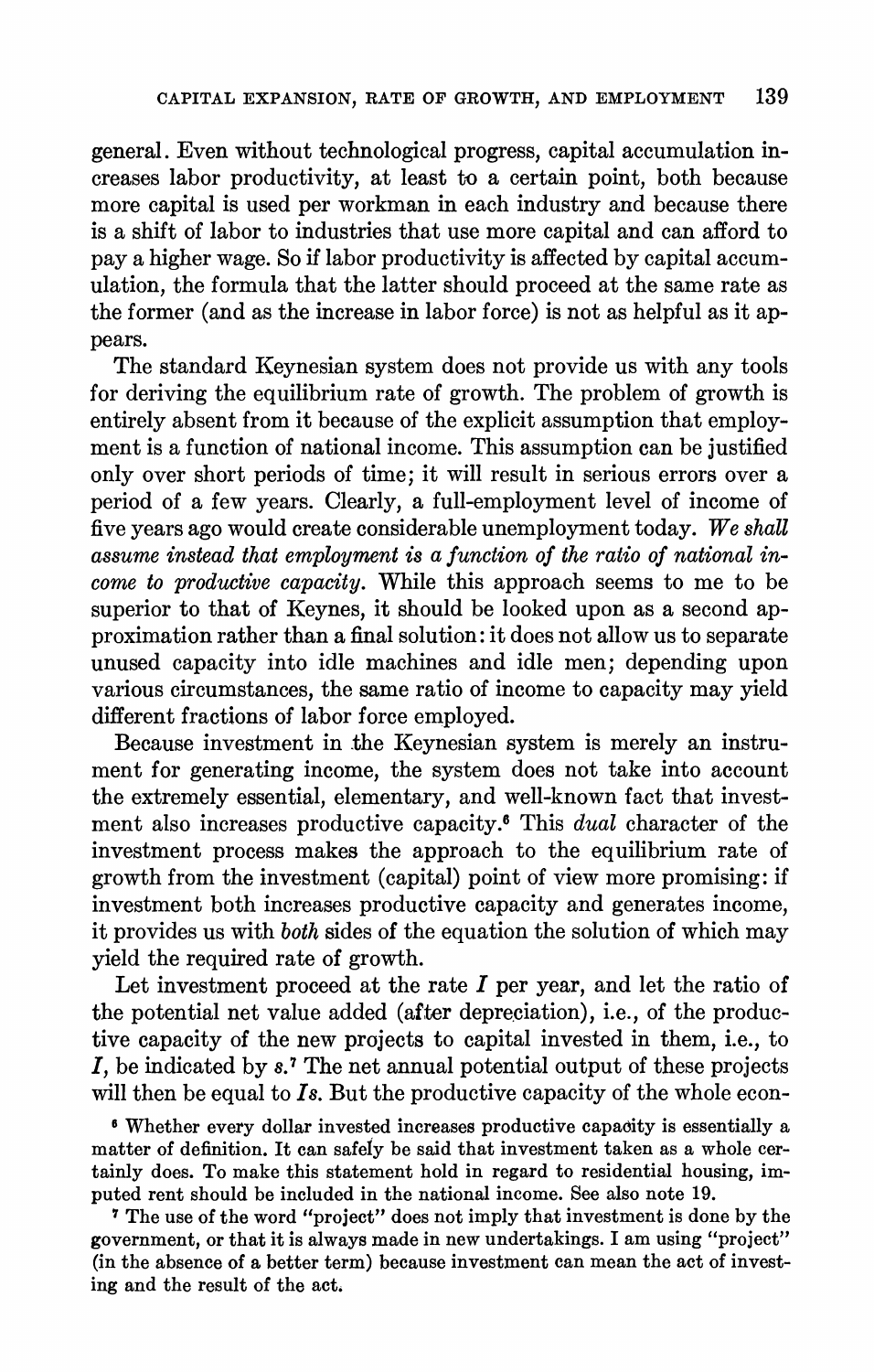omy may increase by a smaller amount, because the operation of these new projects may involve a transfer of labor (and other factors) from other plants, whose productive capacity is therefore reduced.<sup>8</sup> We shall define  $\sigma$ , the potential social average investment productivity as

$$
\sigma = \frac{\frac{dP}{dt}}{I}.
$$

The following characteristics of  $\sigma$  should be noted:

1. Its use does not imply that other factors of production and technology remain constant. On the contrary, its magnitude depends to a very great extent on technological progress. It would be more correct to say that  $\sigma$  refers to an increase in capacity which accompanies rather than one which is caused by investment.

2.  $\sigma$  refers to the increase in *potential* capacity. Whether or not this potential increase results in a larger income depends on the behavior of money expenditures.

3.  $\sigma$  is concerned with the increase in productive capacity of the whole society, and not with the rate of return derived or expected from investment. Therefore  $\sigma$  is not affected directly by changes in distribution of income.

4. s is the maximum that  $\sigma$  can attain. The difference between them will depend on the magnitude of the rate of investment on the one hand, and the growth of other factors, such as labor, natural resources, and technological progress on the other. A misdirection of investment will also produce a difference between s and  $\sigma$ .

We shall make the heroic assumption that s and  $\sigma$  are constant.

From (1) it follows that

(2) 
$$
\frac{dP}{dt} = I\sigma, \qquad \beta : \mathbb{J}\mathsf{s} \qquad \frac{P}{L} \mathsf{s}
$$

It is important to note that, with a given  $\sigma$ ,  $dP/dt$  is a function of I, and not of  $dI/dt$ . Whether  $dI/dt$  is positive or negative,  $dP/dt$  is always positive so long as  $\sigma$  and I are positive.

Expression (2) showing the increase in productive capacity is essentially the supply side of our system. On the demand side we have the multiplier theory, too familiar to need any comment, except for an emphasis on the obvious but often forgotten fact that with any given marginal propensity to save,  $dY/dt$  is a function not of I, but of  $dI/dt$ . Indicating the marginal propensity to save by  $\alpha$ , and assuming it to be constant,<sup>9</sup> we have the simple relationship that

<sup>8</sup> I am disregarding the external economies and diseconomies of the older plants due to the operation of the new projects.

<sup>9</sup> Over the period 1879–1941 the average propensity to save (ratio of net capital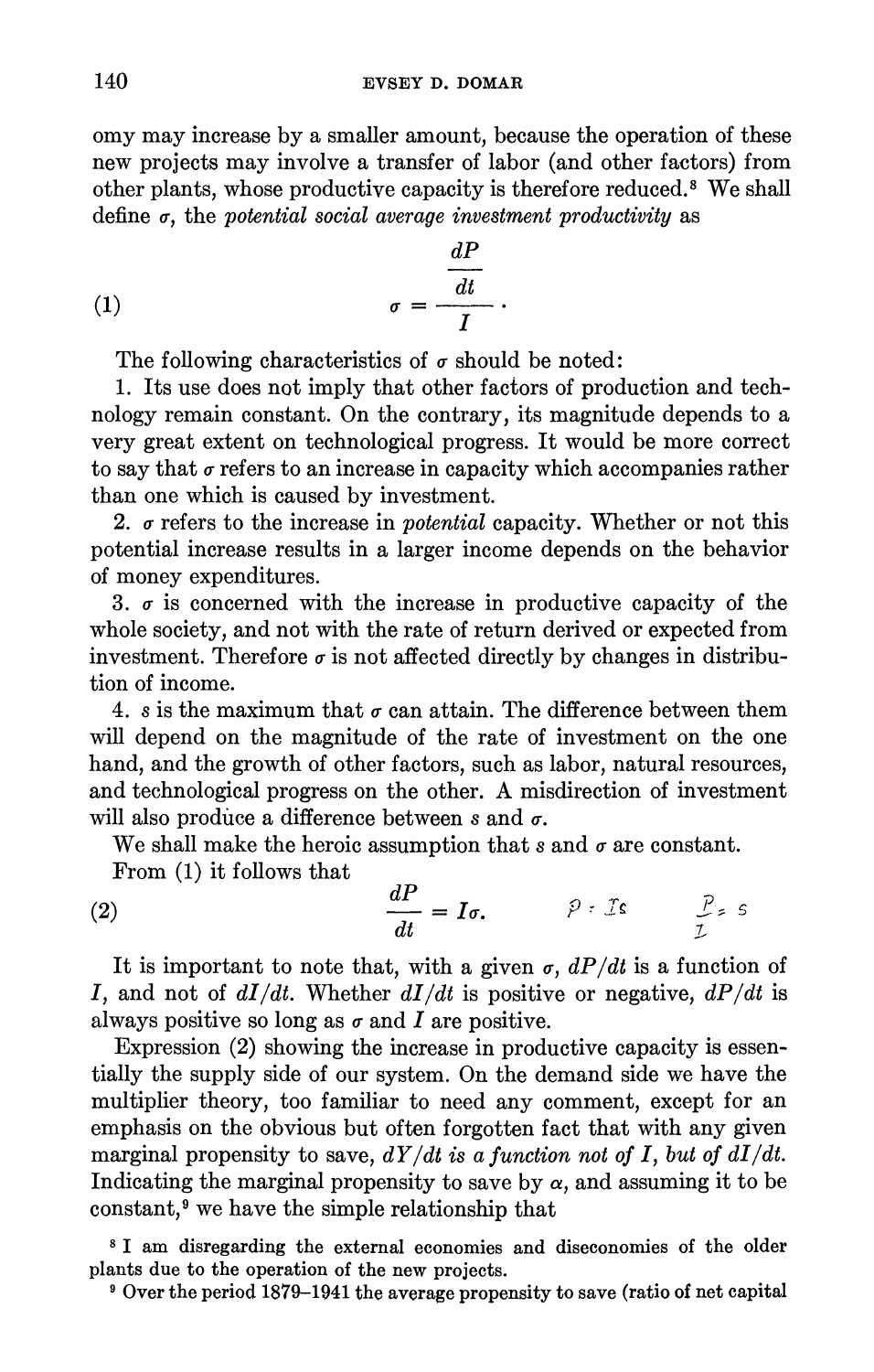(3) 
$$
\frac{dY}{dt} = \frac{dI}{dt} \frac{1}{\alpha}.
$$

Let the economy be in an equilibrium position so that  $10$ 

$$
(4) \hspace{3.1em} P_0 = Y_0
$$

To retain the equilibrium position, we must have

$$
\frac{dP}{dt} = \frac{dY}{dt}
$$

Substituting  $(2)$  and  $(3)$  into  $(5)$  we obtain our fundamental equation

(6) 
$$
I_{\sigma} = \frac{dI}{dt} \frac{1}{\alpha},
$$

the solution of which gives

$$
(7) \t\t I = I_0 e^{\alpha \sigma t}.
$$

 $\alpha\sigma$  is the equilibrium rate of growth. So long as it remains constant, the maintenance of full employment requires investment to grow at a constant compound-interest rate.

If, as a crude estimate,  $\alpha$  is taken at 12 per cent and  $\sigma$  at some 30 per cent, the equilibrium rate of growth will be some 3.6 per cent per vear.<sup>10a</sup>

The reader will now see that the assumption of constant  $\alpha$  and  $\sigma$  is not entirely necessary, and that the whole problem can be worked out with variable  $\alpha$  and  $\sigma$ .

formation to national income) was fairly constant and approximately equal to some 12 per cent. See Simon Kuznets, National Product Since 1869, National Bureau of Economic Research (mimeographed, 1945) p. II-89 and the Survey of Current Business, Vol. 22, May, 1942, and Vol. 24, April, 1944. In a problem of cyclical character, an assumption of a constant propensity to save would be very bad. Since we are interested here in a secular problem of continuous full employment, this assumption is not too dangerous.

<sup>10</sup> The problem can be also worked out for the case when  $P_0 > Y_0$ .

<sup>10a</sup> After this paper was sent to the printer, I found a very interesting article  $\rightarrow$  E. H. Stern, "Capital Requirements in Progressive Economies," Economica, Vol. 12, August, 1945, pp. 163-171, in which the relation between capital and output in the U.S. during 1879-1929 is expressed (in billions of dollars) as capital  $=3.274$  *income*  $-3.55$ . My estimates gave roughly similar results. This would place s around 30 per cent, though this figure should be raised to account for the underutilization of capital during a part of that period. It is also not clear how the junking process (see p. 144) was reflected in these figures.

The average rate of growth of real national income over the period 1879-1941 was some 3.3 per cent. See Table V, p. 818, and Appendix B, pp. 826-827, in my paper, "The 'Burden' of the Debt and the National Income," American Economic Review, Vol. 34, December, 1944.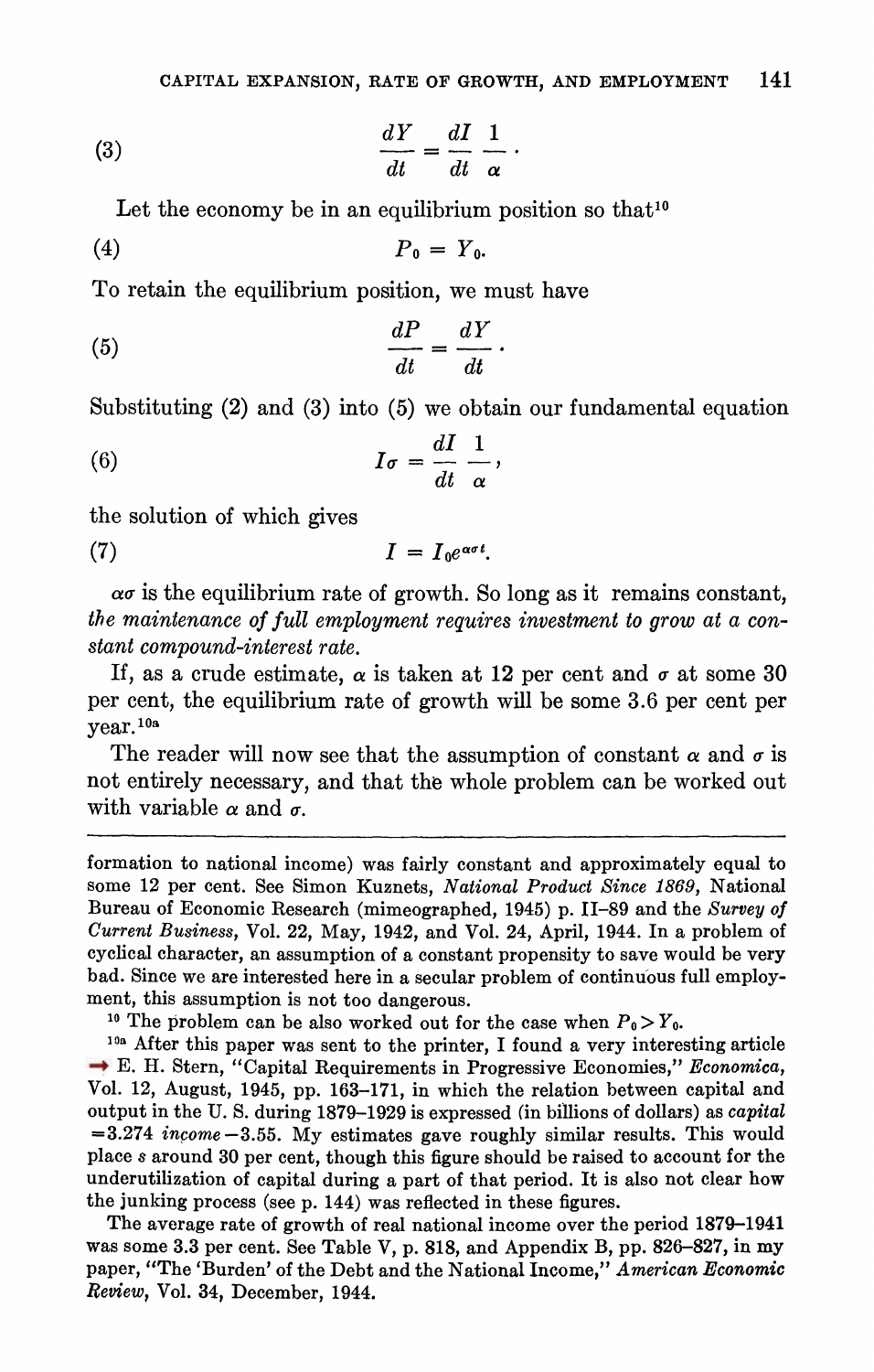#### III. THE EFFECTS OF GROWTH

Our next problem is to explore what happens when investment does grow at some constant percentage rate  $r$ , which, however, is not necessarily equal to the equilibrium rate  $\alpha\sigma$ . It will be necessary to introduce two additional concepts: average propensity to save  $I/Y$  and the average ratio of productive capacity to capital  $P/K$ . To simplify the problem, we shall assume that

1.  $I/Y = \alpha$ , so that average propensity to save is equal to marginal.

2.  $P/K = s$ , i.e., the ratio of productive capacity to capital for the whole economy is equal to that of the new investment projects.

We shall consider first the special simple case  $\sigma = s$ , and then the more general case when  $\sigma < s$ .<sup>11</sup>

Case 1:  $\sigma = s$ . Since  $I = I_0 e^{rt}$ , capital, being the sum of all net investments, equals

(8) 
$$
K = K_0 + I_0 \int_0^t e^{rt} dt = K_0 + \frac{I_0}{r} (e^{rt} - 1).
$$

As  $t$  becomes large,  $K$  will approach the expression

$$
(9) \hspace{3.1em} \frac{I_0}{r} \, e^{rt},
$$

so that capital will also grow at a rate approaching  $r$ .

As  $Y = (1/\alpha)I_0e^{rt}$ , the ratio of income to capital is

(10) 
$$
\frac{Y}{K} = \frac{\frac{1}{\alpha}I_0 e^{rt}}{K_0 + \frac{I_0}{r}(e^{rt}-1)},
$$

and

(11) 
$$
\lim_{t \to \infty} \frac{Y}{K} = \frac{r}{\alpha} \cdot \begin{array}{cc} \frac{\alpha}{\alpha} & \frac{\alpha}{\alpha} & \frac{\alpha}{\alpha} \\ \frac{\alpha}{\alpha} & \frac{\alpha}{\alpha} & \frac{\alpha}{\alpha} \end{array} = \begin{array}{cc} \frac{\alpha}{\alpha} & \frac{\alpha}{\alpha} & \frac{\alpha}{\alpha} \\ \frac{\alpha}{\alpha} & \frac{\alpha}{\alpha} & \frac{\alpha}{\alpha} \end{array}
$$

Thus so long as r and  $\alpha$  remain constant (or change in the same proportion) no "deepening" of capital takes place. This, roughly speaking, was the situation in the United States over the last seventy years or so prior to this war.

<sup>11</sup> It is also possible that, owing to capital-saving inventions in existing plants,  $\sigma$ >s. Formally this case can be excluded by falling back on the definition of depreciation given in note 2. This, however, is not a very happy solution, but the approach used in this paper will hardly offer a better one. I think, however, that  $\alpha$  in our society is sufficiently high to make  $\sigma > s$  in a continuous state of full employment more an exception than a rule.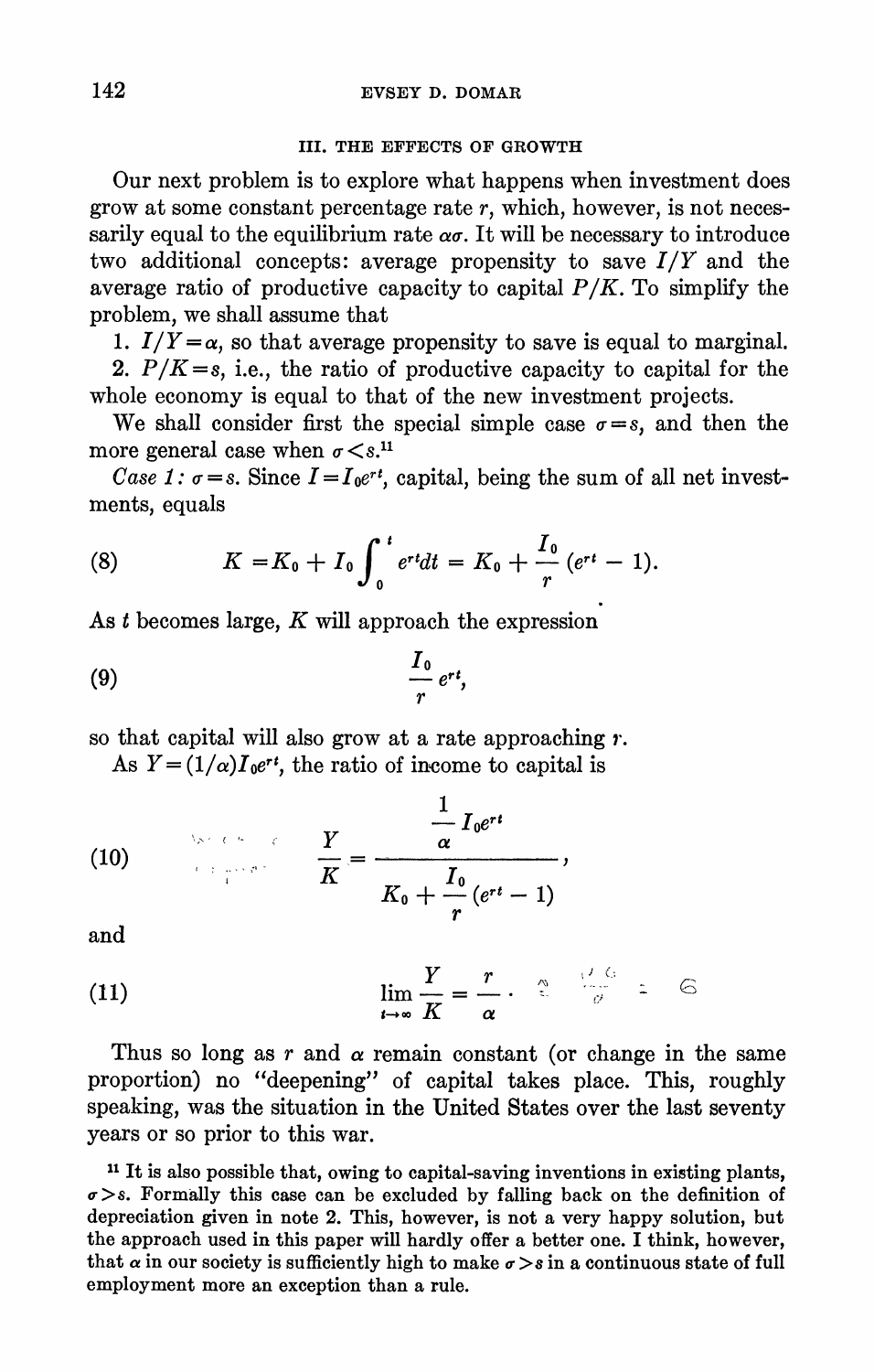Substituting  $K = P/s$  into (11) we obtain

(12) 
$$
\lim_{t \to \infty} \frac{Y}{P} = \frac{r}{\alpha s}.
$$

Since in the present case  $\sigma = s$ .

(13) 
$$
\lim_{t \to \infty} \frac{Y}{P} = \frac{r}{\alpha \sigma}.
$$

The expression

$$
\theta = \frac{r}{\alpha \sigma}
$$

may be called the *coefficient* of *utilization*. When the economy grows at the equilibrium rate, so that  $r = \alpha \sigma$ ,  $\theta = 100$  per cent and productive capacity is fully utilized. But as r falls below  $\alpha\sigma$ , a fraction of capacity  $(1-\theta)$  is gradually left unused.<sup>12</sup> Thus the failure of the economy to grow at the required rate creates unused capacity and unemployment.

Case 2:  $\sigma$ <s. As investment proceeds at the rate I, new projects with a productive capacity of  $Is$  are built. Since the productive capacity of the whole economy increases only by  $I_{\sigma}$ , it follows that somewhere in the economy (not excluding the new projects) productive capacity is reduced by  $I(s-\sigma)$ . Therefore every year an amount of capital equal to  $I(s-\sigma)/s$  becomes useless.

The problem can now be approached from two points of view. The amounts  $I(s-\sigma)/s$ , can be looked upon as capital losses, which are not taken into account in calculating income and investment.<sup>13</sup> In this case, I still indicates the rate of net investment, and all other symbols retain their old meaning, except that capital has to be redefined as the integral of investment minus capital losses: every year chunks of capital (over and above depreciation) are written off and junked. The annual addition to capital will then be

(15) 
$$
\frac{dK}{dt} = I - \frac{I(s-\sigma)}{s} = I - \frac{\sigma}{s},
$$

and

(16) 
$$
K = K_0 + I_0 \frac{\sigma}{s} \int_0^t e^{rt} dt = K_0 + I_0 \frac{\sigma}{sr} (e^{rt} - 1).
$$

<sup>12</sup> It should be noted that if r,  $\alpha$ , and  $\sigma$  are constant,  $\theta$  is also a constant. Even though the economy fails to grow at the required rate, the relative disparity between its capacity and income does not become wider, because its capital also grows not at the  $\alpha\sigma$  but at the r rate.

<sup>13</sup> These losses are not necessarily losses in the accounting sense. See note 14.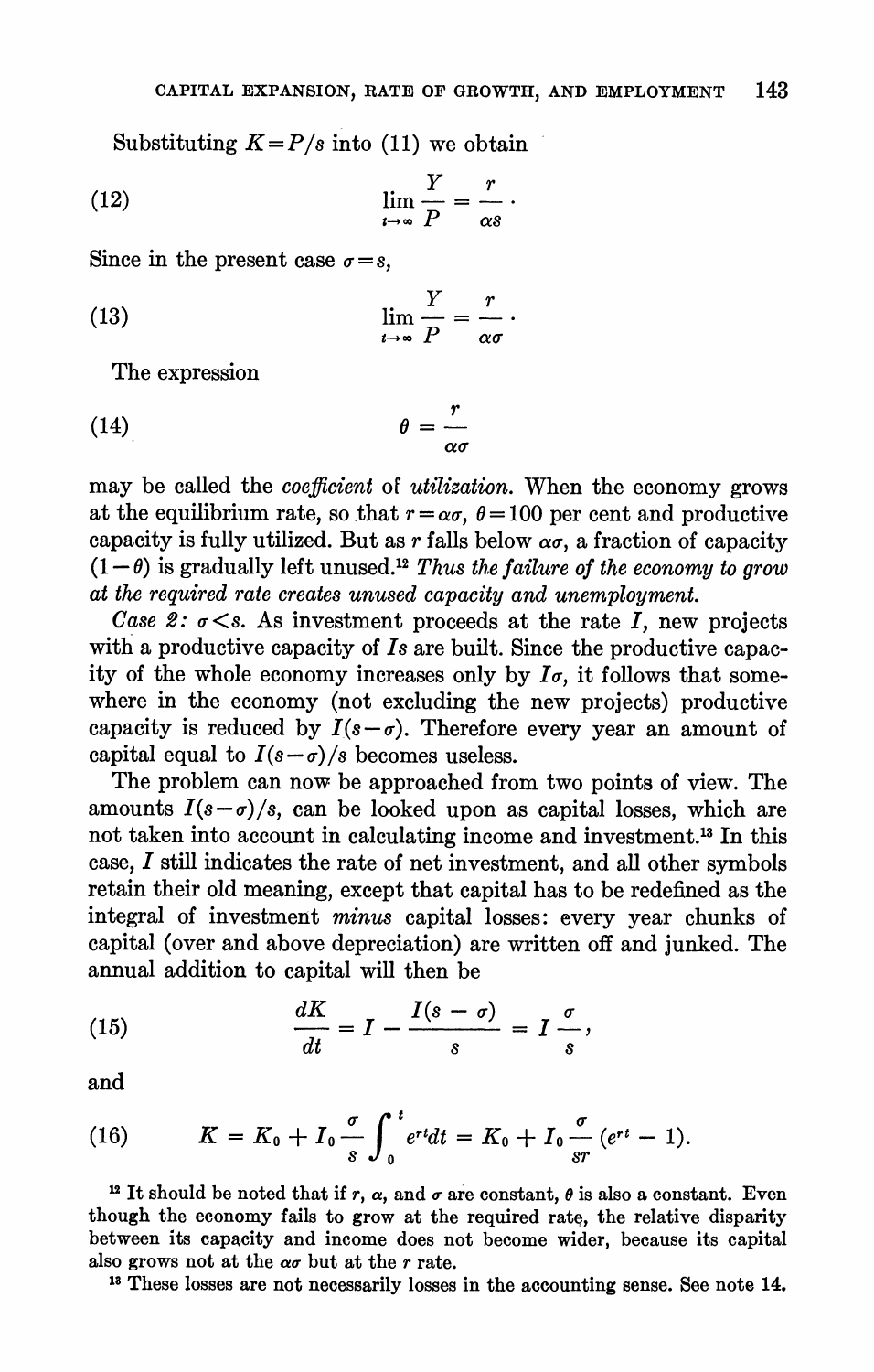Also,

$$
\lim \frac{Y}{K} = \frac{r}{r} \cdot \frac{s}{r},
$$

and

(18) 
$$
\lim_{t \to \infty} \frac{Y}{P} = \frac{r}{\alpha \sigma},
$$

which is exactly the same result we had in (13).

The second approach consists in treating the amounts  $I(s-\sigma)/s$  not as capital losses but as a special allowance for obsolescence. Net investment would then have to be defined not as I, but as  $I\sigma/s$ . Other symbols would have to be redefined accordingly, and the whole problem could then be reworked out in the same way as on pp. 142-143.

In a sense the choice between these two methods is a matter of bookkeeping; depending upon the character of the problem in hand, one or the other can be used, though I suspect that the second method can easily become misleading. The nature of the process will be the same whichever method is used. The fact is that, owing to a difference between  $s$  and  $\sigma$ , the construction of new investment projects makes certain assets (not excluding the new projects themselves) useless, because under the new conditions brought about by changes in demand. or a rise in the wage rates, or both, the products of these assets cannot be sold.<sup>14</sup> As stated on p. 140 the difference between s and  $\sigma$  is created either by misdirection of investment or by the lack of balance between the propensity to save on the one hand, and the growth of labor, discovery of natural resources, and technological progress on the other. So long as mistakes are made or this lack of balance exists, the junking process is inevitable.

From a social point of view, the junking process is not necessarily undesirable. In this country, where saving involves little hardship, it may be perfectly justified. But it may present a serious obstacle to the achievement of full employment, because the owners of capital assets headed for the junk pile will try to avoid the losses. So long as they confine themselves to changes in their accounting practices, no special consequences will follow. But it is more likely that they will try to accumulate larger reserves either by reducing their own con-

<sup>14</sup> To be strictly true, the statement in the text would require considerable divisibility of capital assets. In the absence of such divisibility, the expression "junking" should not be taken too literally.

The fact that these assets may still be operated to some extent or that their products are sold at lower prices or that both these conditions exist, does not invalidate our argument, because  $\sigma$ , being expressed in real terms, will be higher than it would be if the assets were left completely unused.

144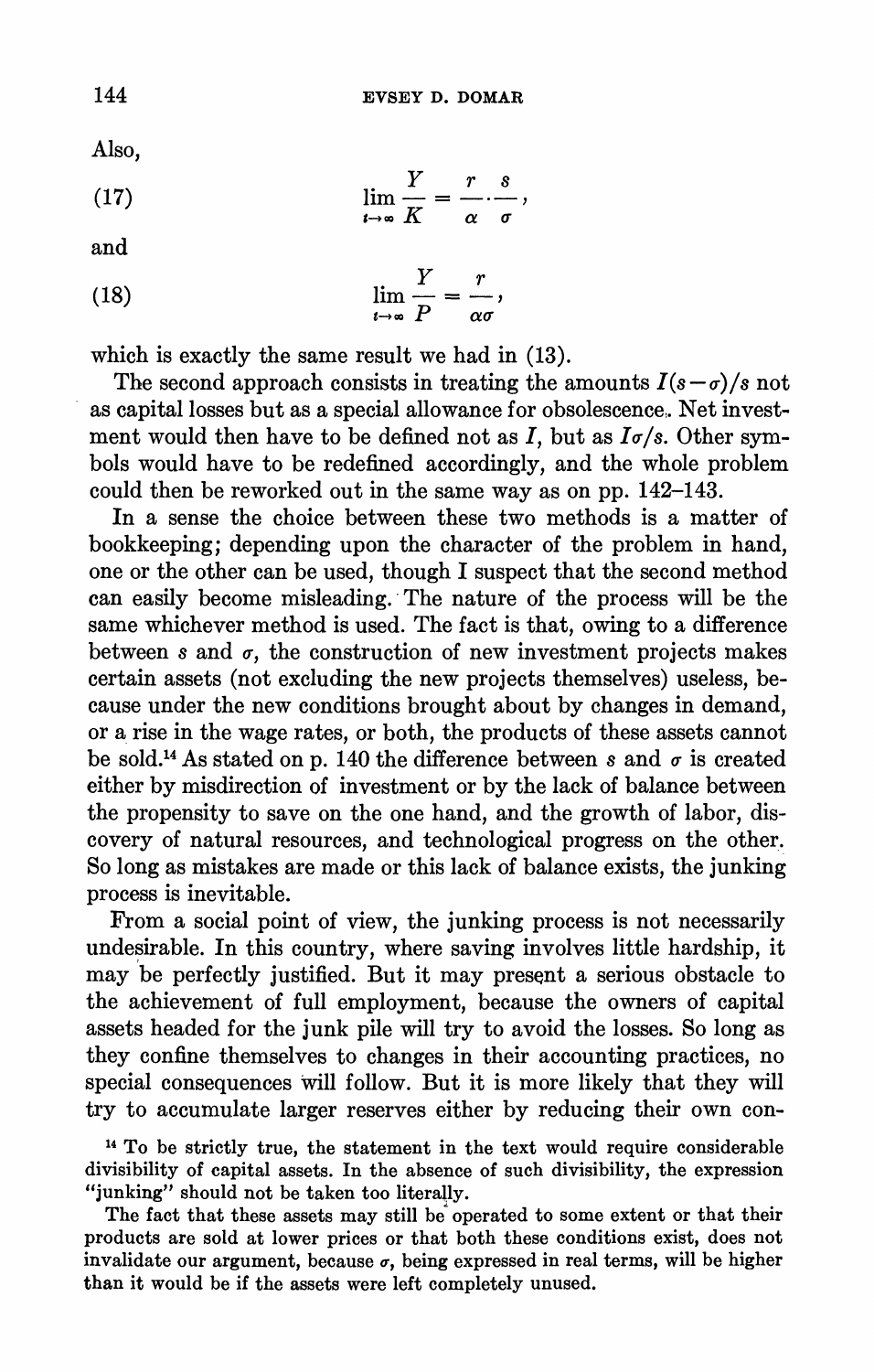sumption or by charging higher prices (or paying lower wages). As a result, the total propensity to save may rise. This will be exactly the opposite measure from what is needed to avoid the junking process. and will of course lead to greater trouble, though I am not prepared to say to what extent capital owners will succeed in passing on these losses.

In so far as they are able to control new investment, they will try to avoid losses by postponing it. Consequently, the rate of growth may well be depressed below the required  $\alpha\sigma$ , and unused capacity will develop. Our present model does not allow us to separate unused capacity into idle capital and idle men, though most likely both will be present.<sup>15</sup> Because of humanitarian considerations, we are more concerned with unemployed men. But unemployed capital is extremely important, because its presence inhibits new investment.<sup>16</sup> It presents a grave danger to a full-employment equilibrium in a capitalist society.

### IV. GUARANTEED GROWTH OF INCOME

In the preceding sections it was shown that a state of full employment can be maintained if investment and income grow at an annual rate  $\alpha\sigma$ . The question now arises as to what extent the argument can be reversed: suppose income is guaranteed to grow at the  $\alpha\sigma$  rate; will that call forth sufficient investment to generate the needed income?

We are concerned here with a situation where spontaneous investment (i.e., investment made in response to changes in technique, shifts in consumers' preferences, discovery of new resources, etc.) is not sufficient, and therefore a certain amount of induced investment (made in response to a rise in income) is also required.<sup>17</sup> To simplify the argument, let us assume that spontaneous investment is absent altogether. It should also be made clear that the problem is treated from a theoretical point of view, without considering the numerous practical questions that the income guarantee would raise.

If an economy starts from an equilibrium position, an expected rise in income of  $Y_{\alpha\sigma}$  will require an investment equal to  $Y_{\alpha\sigma}/s$ . As before, two cases have to be considered.

<sup>16</sup> It is true that a given capital owner may often have a hard time distinguishing between capital idle because of  $\sigma < s$ , and capital idle because of  $r < \alpha \sigma$ . The first kind of idleness, however, is relatively permanent, and cannot be corrected by greater expenditures, while the second is temporary (it is hoped) and is due to poor fiscal and monetary policies.

<sup>17</sup> Cf. Alvin H. Hansen, Fiscal Policy and Business Cycles, New York, 1944, Part Three, and particularly p. 297.

<sup>&</sup>lt;sup>15</sup> The presence of unemployed men may be obscured by inefficient utilization of labor, as in agriculture.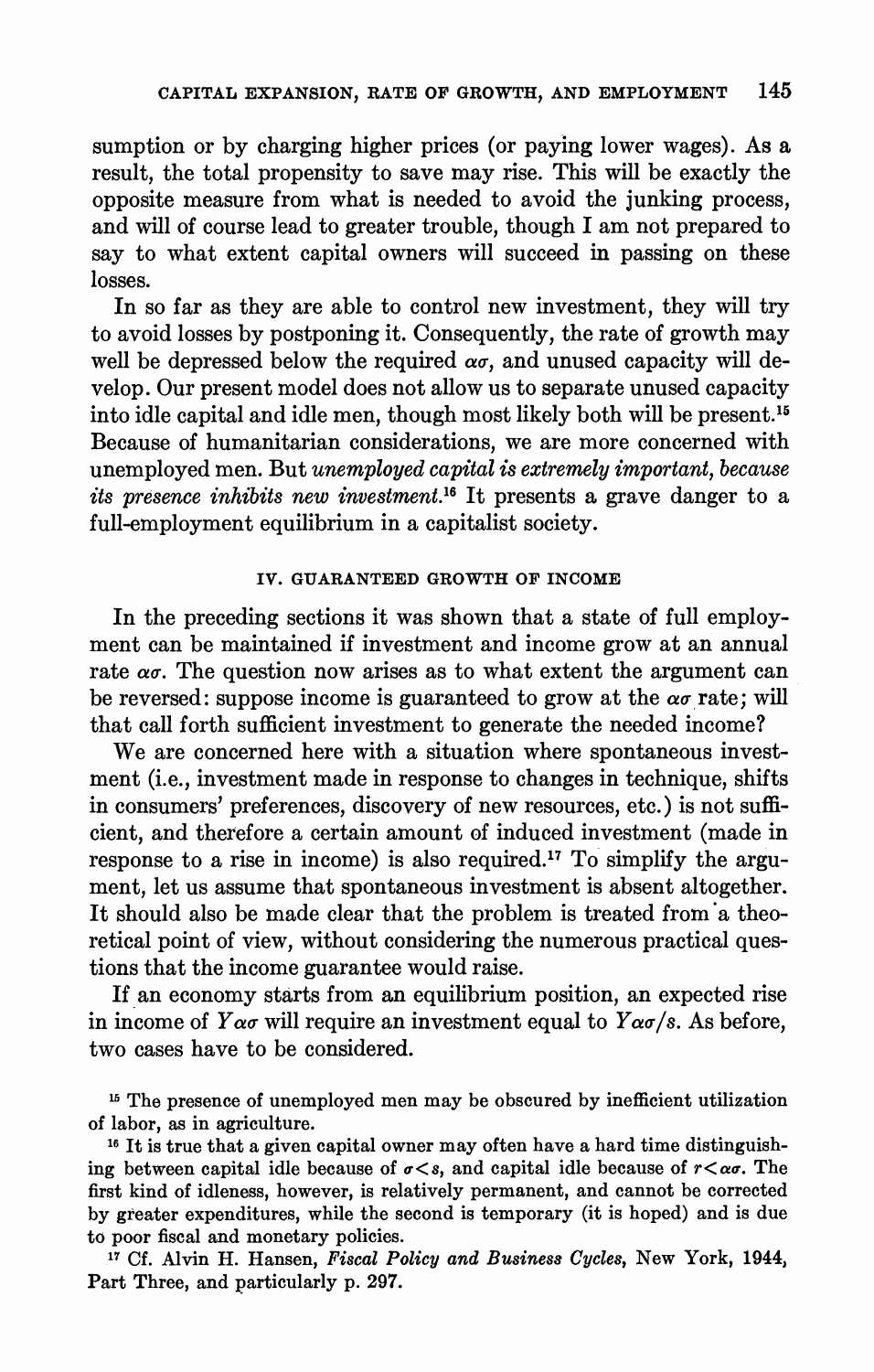1. If  $\sigma$  is equal or reasonably close to s, the resulting amount of investment of  $Ya$  will equal the volume of savings that will be made at that level of income, and equilibrium will be maintained.<sup>18</sup> Thus a mere guarantee of a rise in income (if taken seriously by the investors) will actually generate enough investment and income to make the quarantee good without necessarily resorting to a government deficit.

2. If  $\sigma$  is appreciably below s, investment will probably fall short of savings and equilibrium will be destroyed. The difficulty arises because a full-employment rate of investment in the face of a  $\sigma < s$  makes the junking process (discussed on pp. 143-145) inevitable, while a mere guarantee of a rise in income, as a general rule, lacks the instrument to force the capital owners to discard their equipment. They will simply invest  $Y\alpha\sigma/s$  instead of  $Y\alpha$ . Only if in the economy as a whole there is a considerable number of products the demand for which is highly elastic with respect to income, and therefore a good number of others the demand for which is negatively elastic with respect to income, will a larger amount than  $Y\alpha\sigma/s$  be invested and a corresponding amount of capital junked. Of course, if the rise in income is accompanied by shifts in consumers' preferences, the appearance of new products, aggressive competition, and other changes, the junking process will be speeded up, but if these changes do take place they may give rise to spontaneous investment of their own and the guaranteed rise in income will not be important. Still, the assurance of a high and rising income is undoubtedly one of the best methods for encouraging investment.

As explained before, a substantial difference between s and  $\sigma$  simply indicates that with the available labor force and the current progress of technology, the maintenance of full employment under a given  $\alpha$ requires the accumulation of capital at a faster rate than it can be used. As a general rule, this applies equally well to both private and public investment, though there may be special cases when, owing to the development of particular consumers' preferences (e.g., for vacations), or to technological reasons (e.g., need for power), or to institutional conditions (as in urban redevelopment), considerable need for public investment still exists.<sup>19</sup>

<sup>18</sup> There is a slight error in the magnitudes in the text because of the use of discontinuous functions.

<sup>19</sup> As soon as the government enters the picture we find ourselves in a maze of definitional problems. From the point of view of this paper, saving and investment should be understood in reference to the whole economy, including the government, and not to its private sector only. But which government expenditures should be regarded as investment? The difficulty is present in the private sector as well, except that there we can take refuge in formal definitions, which cannot be well applied to government. I leave the question open. Certainly, investment need not be limited to inventories, steel, and concrete.